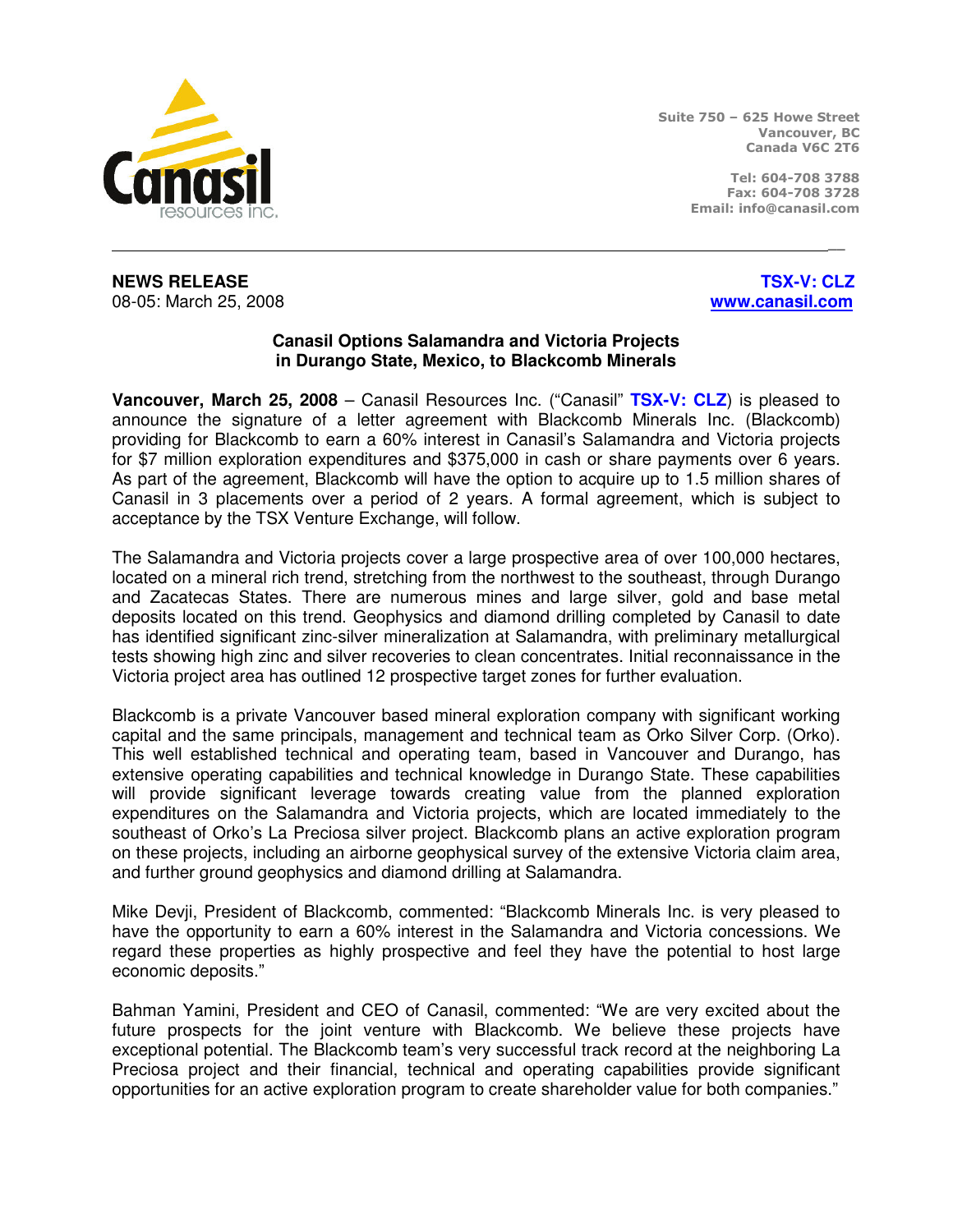The Salamandra and Victoria projects are located 30 kilometres to the northeast of the city of Durango in central Mexico. The claim area covers a large strategic land position within an area which has generated a number of important recent discoveries, and benefits from excellent access and infrastructure for mineral exploration and development. The projects are located on the mineral-rich Fresnillo geologic trend, approximately 80 km northwest of the San Martin mine of Grupo Mexico, which is the largest underground zinc-copper-silver mining operation in Mexico, producing at approximately 6,000 tonnes per day.

## **About Canasil:**

 $\overline{a}$ 

Canasil is a Canadian mineral exploration company with interests in precious and base metal properties in Durango, Sinaloa and Zacatecas States, Mexico, and in British Columbia, Canada. The Company's directors and management include industry professionals with a consistent track record of identifying and advancing successful mineral exploration projects. The Company is actively engaged in the exploration of mineral properties and evaluating additional acquisition opportunities.

For further information please contact:

**Bahman Yamini President and C.E.O. Canasil Resources Inc. Tel: (604) 709-0109 www.canasil.com** 

**Corporate Communications Vancouver: Doug Kerr (604) 315-4400 Email: dougkerr@shaw.ca Calgary: Garth McTavish** 

**Tel: (403) 618-7327 Email: garthmctavish@shaw.ca**  **Toronto: Tracy Weslosky or Fred Cowans Pro-Edge Consultants Inc. Tel: (416) 581-0177 Toll Free: (866) 544-9622 Email: fred@pro-edge.com tracy@pro-edge.com**

The TSX Venture Exchange has not reviewed and does not accept responsibility for the adequacy or accuracy of the content of this news release.

This news release contains certain statements that may be deemed "forward-looking statements". All statements in this release, other than statements of historical fact, that address future production, reserve potential, exploration drilling, exploitation activities and events or developments that the Company expects to occur, are forward looking statements. Although the Company believes the expectations expressed in such forward-looking statements are based on reasonable assumptions, such statements are not guarantees of future performance and actual results may differ materially from those in the forward-looking statements. Investors are cautioned that any such statements are not guarantees of future performance. Forward-looking statements are based on the beliefs, estimates and opinions of the Company's management on the date the statements are made.